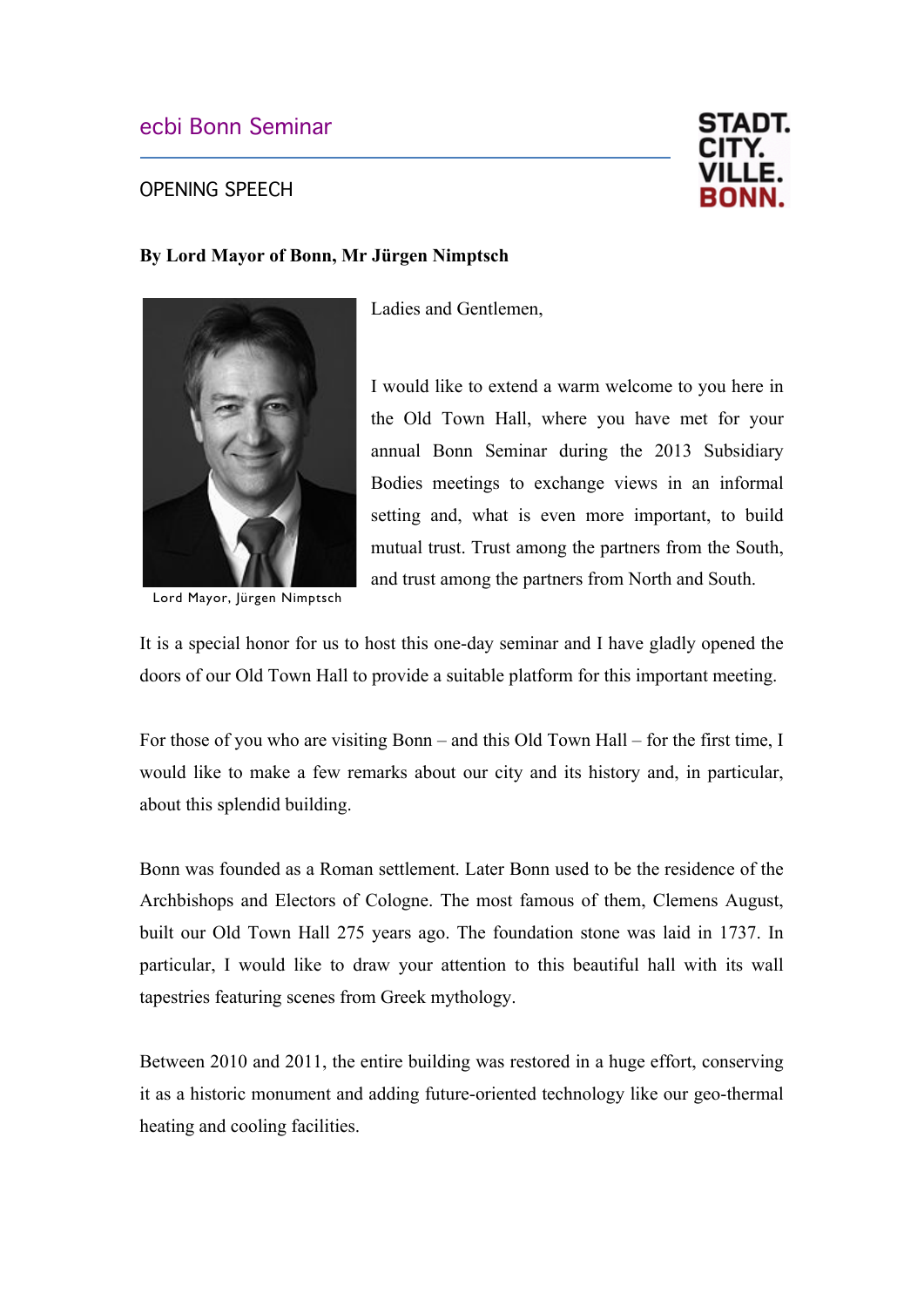Bonn and this baroque Town Hall have seen many international guests to date. The Secretary-General of the United Nations, Ban Ki-Moon, and four of his predecessors have paid a visit to Bonn, honoring us by signing our Golden Book. And today you are our very special guests!

Apart from our historic Town Hall, you will find that history is visible all over Bonn – such as the traces of famous composer Ludwig van Beethoven, who was born a few steps from here. Beethoven's birthplace and our annual Beethoven Festival attract music lovers from all over the world.

Beethoven's compositions have helped to spread a powerful vision – his  $9<sup>th</sup>$ Symphony inspires to reach out for a better world.

Bonn has adopted this vision. While the United Nations organizations in Bonn are "working towards sustainable development worldwide", their efforts are supported by a Bonn-based sustainability cluster including federal ministries, businesses, the scientific community, the media and more than 150 internationally active NGOs. Our city has become a hub for sustainability and a platform for the international exchange on future-oriented issues.

We are always more than grateful to welcome new family members on board – members that enrich our international cluster of actors, that share our common philosophy and contribute with their ideas and visions.

We have the vision of a better future in Bonn, but we also share a common spirit. The spirit of peace, understanding, democracy and freedom is very present in our city! This "Bonn Spirit", as a former Executive Secretary to a UN Convention called it, does make for a favorable atmosphere for multilateral cooperation, indeed. A spirit that will at times tip the balance during negotiations – a spirit that will make it easier to effect a compromise – a spirit that will help build mutual trust and understanding.

Therefore I am convinced that, with Bonn, you have chosen the perfect place for this ecbi Seminar.